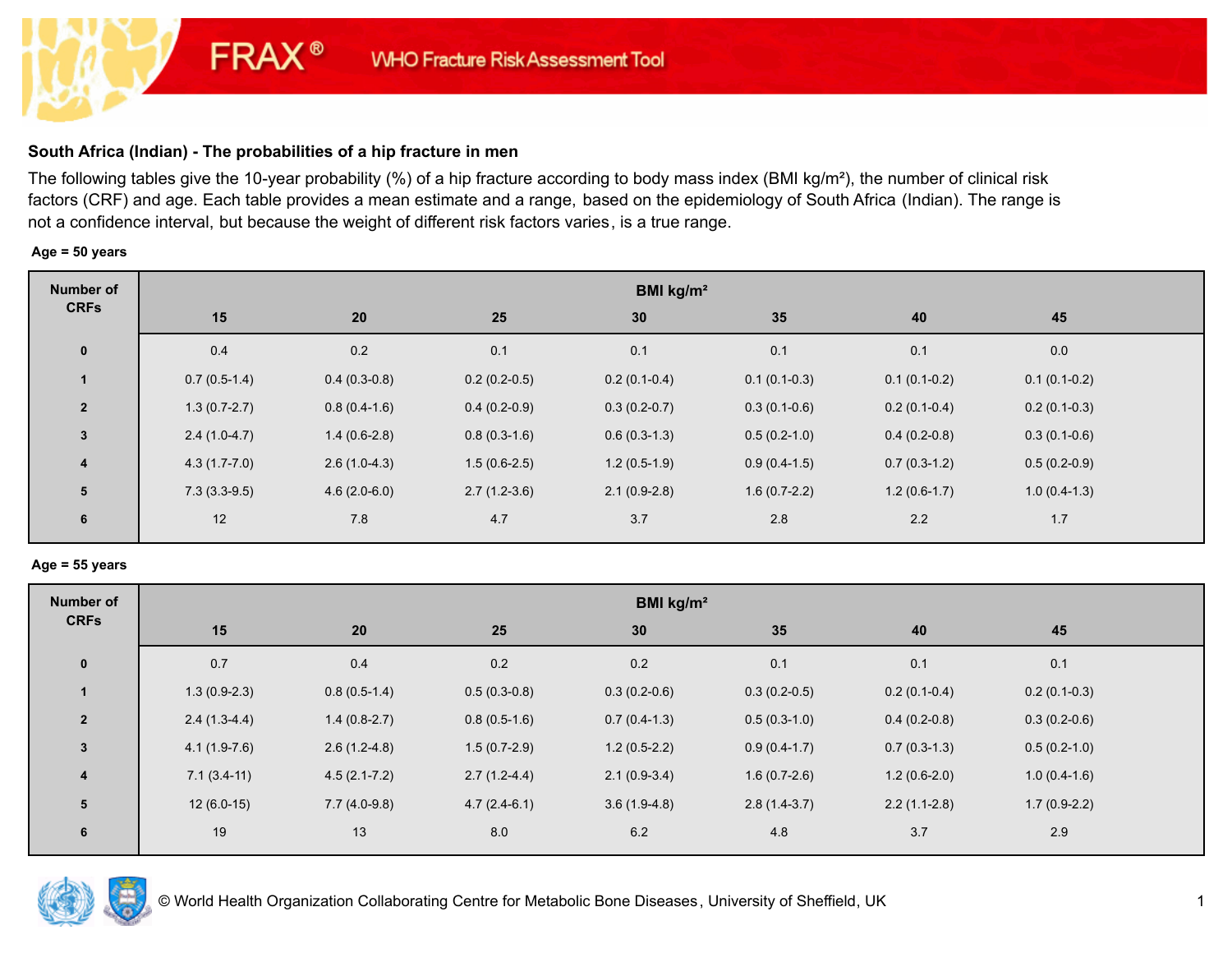### **Age = 60 years**

**FRAX®** 

| <b>Number of</b>        | BMI kg/m <sup>2</sup> |                |                |                |                |                |                |  |  |
|-------------------------|-----------------------|----------------|----------------|----------------|----------------|----------------|----------------|--|--|
| <b>CRFs</b>             | 15                    | 20             | 25             | 30             | 35             | 40             | 45             |  |  |
| $\pmb{0}$               | 1.3                   | 0.8            | 0.5            | 0.4            | 0.3            | 0.2            | 0.2            |  |  |
|                         | $2.3(1.7-3.8)$        | $1.5(1.1-2.3)$ | $0.9(0.6-1.4)$ | $0.7(0.5-1.1)$ | $0.5(0.4-0.8)$ | $0.4(0.3-0.6)$ | $0.3(0.2-0.5)$ |  |  |
| $\overline{2}$          | $4.0(2.3-6.7)$        | $2.6(1.5-4.4)$ | $1.5(0.9-2.7)$ | $1.2(0.7-2.1)$ | $0.9(0.5-1.6)$ | $0.7(0.4-1.2)$ | $0.5(0.3-1.0)$ |  |  |
| $\mathbf{3}$            | $6.7(3.5-11)$         | $4.4(2.2-7.6)$ | $2.7(1.4-4.8)$ | $2.1(1.1-3.7)$ | $1.6(0.8-2.8)$ | $1.2(0.6-2.2)$ | $0.9(0.5-1.7)$ |  |  |
| $\overline{\mathbf{4}}$ | $11(6.0-17)$          | $7.4(3.9-11)$  | $4.6(2.4-7.2)$ | $3.6(1.8-5.6)$ | $2.8(1.4-4.3)$ | $2.1(1.1-3.3)$ | $1.6(0.8-2.6)$ |  |  |
| 5                       | 17 (10-21)            | $12(7.1-15)$   | $7.8(4.6-9.9)$ | $6.0(3.6-7.7)$ | $4.7(2.7-5.9)$ | $3.6(2.1-4.6)$ | $2.8(1.6-3.5)$ |  |  |
| 6                       | 25                    | 19             | 13             | 9.9            | 7.7            | 6.0            | 4.6            |  |  |
|                         |                       |                |                |                |                |                |                |  |  |

### **Age = 65 years**

| <b>Number of</b>        | BMI kg/m <sup>2</sup> |                |                |                |                |                |                |  |
|-------------------------|-----------------------|----------------|----------------|----------------|----------------|----------------|----------------|--|
| <b>CRFs</b>             | 15                    | 20             | 25             | 30             | 35             | 40             | 45             |  |
| $\mathbf{0}$            | 2.1                   | 1.3            | 0.8            | 0.6            | 0.5            | 0.4            | 0.3            |  |
| $\mathbf{1}$            | $3.5(2.7-5.1)$        | $2.3(1.7-3.3)$ | $1.4(1.0-2.0)$ | $1.1(0.8-1.5)$ | $0.8(0.6-1.2)$ | $0.6(0.5-0.9)$ | $0.5(0.4-0.7)$ |  |
| $\overline{2}$          | $5.7(3.6-8.7)$        | $3.8(2.4-6.0)$ | $2.4(1.5-3.8)$ | $1.8(1.1-2.9)$ | $1.4(0.9-2.3)$ | $1.1(0.7-1.7)$ | $0.8(0.5-1.3)$ |  |
| $\mathbf{3}$            | $9.2(5.4-15)$         | $6.3(3.6-10)$  | $4.0(2.3-6.6)$ | $3.1(1.7-5.1)$ | $2.4(1.3-4.0)$ | $1.8(1.0-3.0)$ | $1.4(0.8-2.3)$ |  |
| $\overline{\mathbf{4}}$ | $14(8.8-21)$          | $10(6.2-15)$   | $6.6(3.9-9.9)$ | $5.1(3.0-7.7)$ | $4.0(2.3-6.0)$ | $3.0(1.8-4.6)$ | $2.3(1.4-3.5)$ |  |
| 5                       | $21(15-26)$           | 16 (11-19)     | $11(7.3-13)$   | $8.4(5.7-10)$  | $6.5(4.3-8.0)$ | $5.0(3.3-6.2)$ | $3.8(2.6-4.8)$ |  |
| 6                       | 30                    | 24             | 17             | 13             | 10             | 8.0            | $6.2\,$        |  |

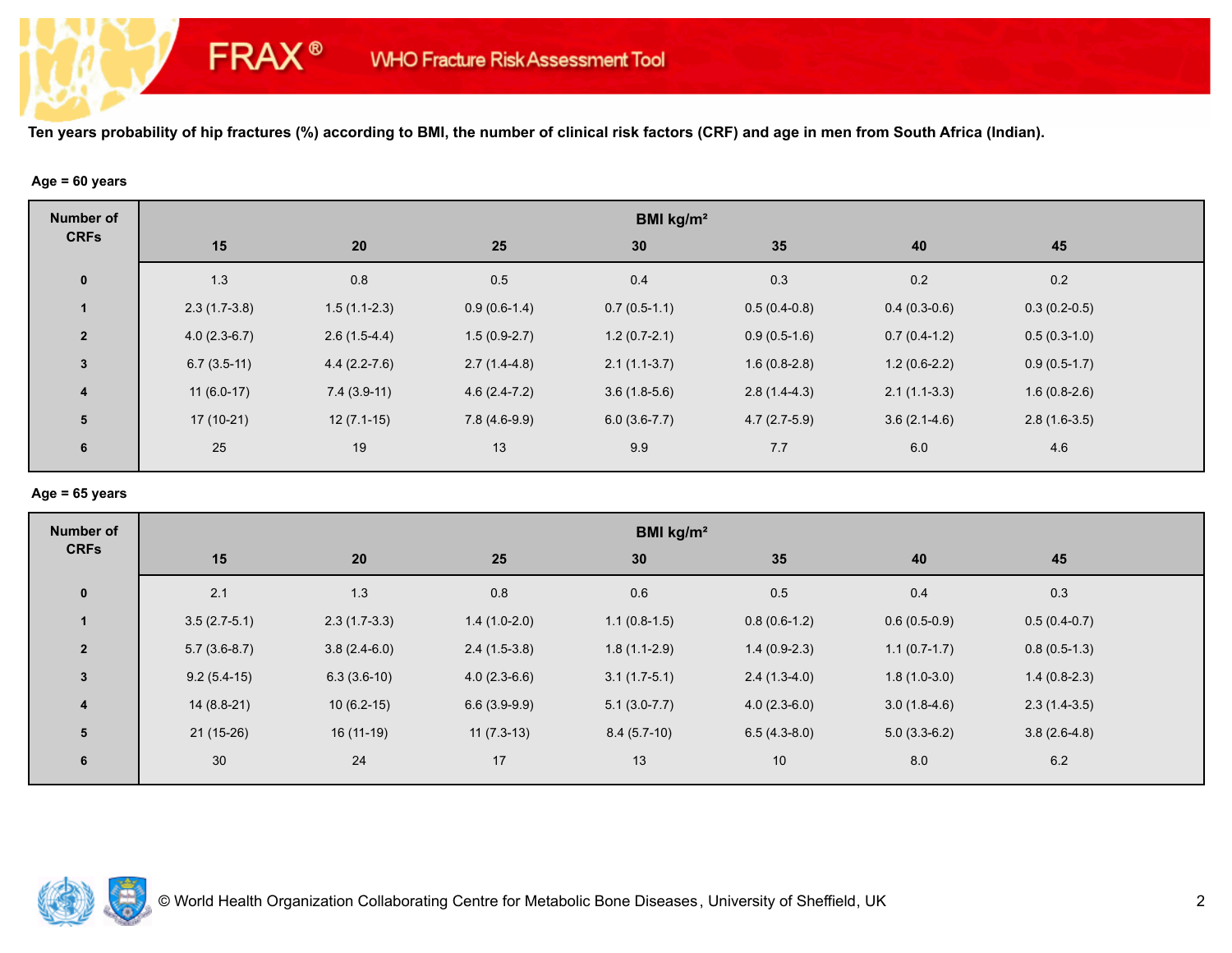### **Age = 70 years**

**FRAX®** 

| Number of<br><b>CRFs</b> | BMI kg/m <sup>2</sup> |                |                |                |                |                |                |  |  |
|--------------------------|-----------------------|----------------|----------------|----------------|----------------|----------------|----------------|--|--|
|                          | 15                    | 20             | 25             | 30             | 35             | 40             | 45             |  |  |
| $\mathbf 0$              | 2.9                   | 1.9            | 1.2            | 0.9            | 0.7            | 0.5            | 0.4            |  |  |
|                          | $4.9(3.6-6.0)$        | $3.4(2.6-4.1)$ | $2.2(1.7-2.6)$ | $1.7(1.3-2.0)$ | $1.3(1.0-1.5)$ | $1.0(0.7-1.2)$ | $0.7(0.6-0.9)$ |  |  |
| $\overline{2}$           | $8.3(5.5-12)$         | $5.9(3.9-8.4)$ | $3.9(2.5-5.4)$ | $3.0(1.9-4.2)$ | $2.3(1.5-3.2)$ | $1.7(1.1-2.5)$ | $1.3(0.9-1.9)$ |  |  |
| $\mathbf{3}$             | $14(8.5-20)$          | $10.0(6.5-14)$ | $6.7(4.4-9.9)$ | $5.2(3.4-7.6)$ | $4.0(2.6-5.9)$ | $3.1(2.0-4.5)$ | $2.3(1.5-3.5)$ |  |  |
| $\overline{\mathbf{4}}$  | $21(14-29)$           | $16(11-23)$    | $12(7.9-17)$   | $8.9(6.1-13)$  | $6.9(4.7-10)$  | $5.3(3.6-7.8)$ | $4.1(2.7-6.0)$ |  |  |
| 5                        | $31(26-39)$           | 26 (21-32)     | 19 (16-24)     | $15(12-19)$    | $12(9.6-15)$   | $9.0(7.4-12)$  | $6.9(5.7-9.0)$ |  |  |
| 6                        | 43                    | 37             | 30             | 24             | 19             | 15             | 12             |  |  |
|                          |                       |                |                |                |                |                |                |  |  |

### **Age = 75 years**

| <b>Number of</b>        | BMI kg/m <sup>2</sup> |                |                |                |                |                |                |  |  |
|-------------------------|-----------------------|----------------|----------------|----------------|----------------|----------------|----------------|--|--|
| <b>CRFs</b>             | 15                    | 20             | 25             | 30             | 35             | 40             | 45             |  |  |
| $\mathbf{0}$            | 4.0                   | 2.8            | 1.9            | 1.4            | $1.1$          | 0.8            | 0.6            |  |  |
| $\mathbf{1}$            | $7.3(4.9-13)$         | $5.4(3.6-9.5)$ | $3.6(2.5-6.4)$ | $2.8(1.9-4.9)$ | $2.1(1.5-3.8)$ | $1.6(1.1-2.9)$ | $1.2(0.8-2.2)$ |  |  |
| $\overline{2}$          | $13(7.3-21)$          | $9.7(5.5-16)$  | $6.7(3.8-11)$  | $5.2(2.9-8.7)$ | $4.0(2.2-6.7)$ | $3.1(1.7-5.2)$ | $2.3(1.3-4.0)$ |  |  |
| $\mathbf{3}$            | $20(11-33)$           | $16(8.7-26)$   | $12(6.5-19)$   | $9.3(5.0-15)$  | $7.2(3.8-12)$  | $5.6(2.9-9.0)$ | $4.3(2.2-6.9)$ |  |  |
| $\overline{\mathbf{4}}$ | $31(17-43)$           | 26 (14-37)     | $20(11-30)$    | $16(8.6-24)$   | $13(6.6-19)$   | $9.7(5.0-15)$  | $7.5(3.8-12)$  |  |  |
| 5                       | 43 (28-52)            | 38 (24-48)     | 32 (19-40)     | 26 (15-33)     | $21(11-27)$    | 16 (8.8-22)    | $13(6.8-17)$   |  |  |
| 6                       | 56                    | 52             | 46             | 39             | 32             | 26             | 21             |  |  |

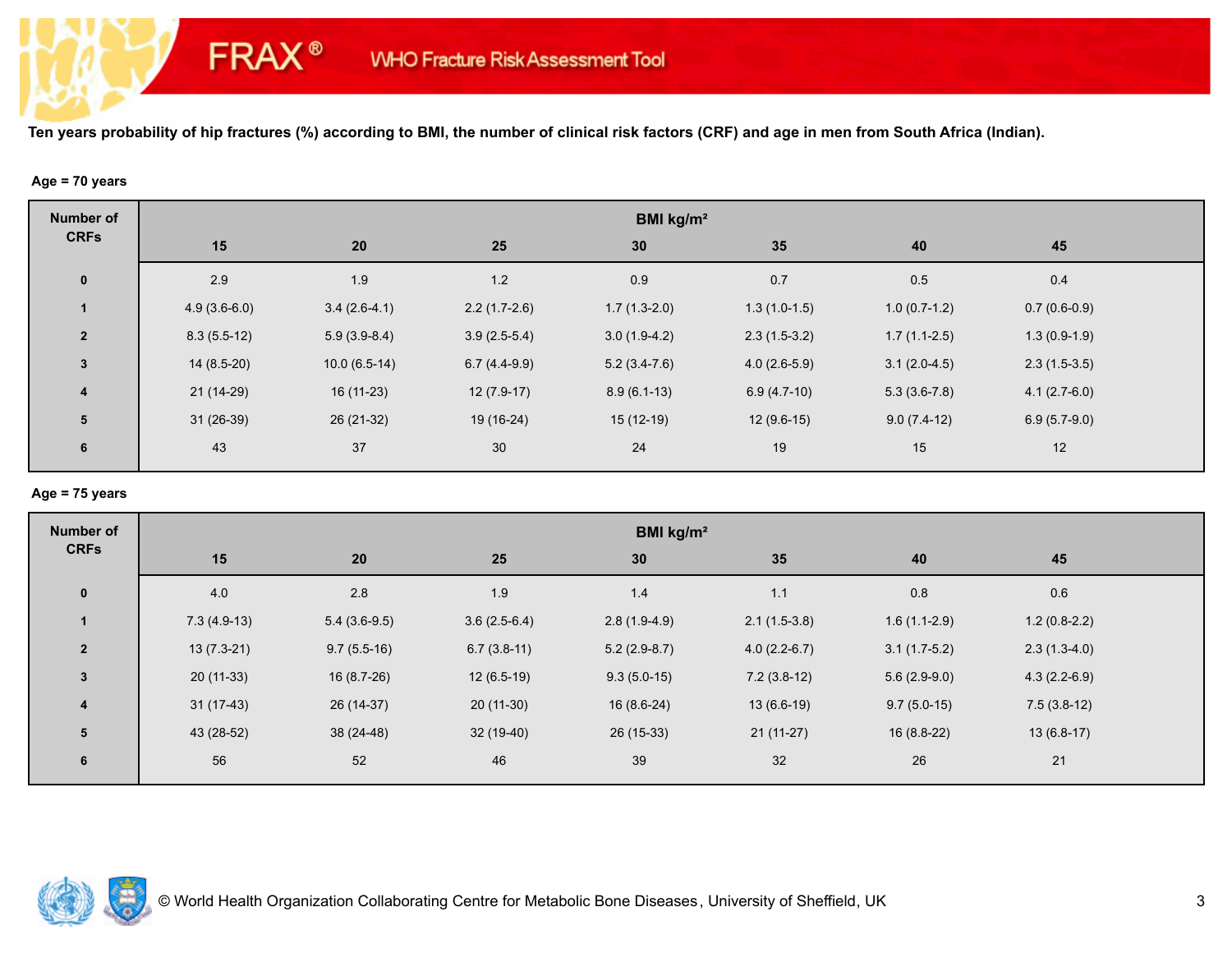### **Age = 80 years**

**FRAX®** 

| <b>Number of</b>        | BMI kg/m <sup>2</sup> |               |                |                |                |                |                |  |  |
|-------------------------|-----------------------|---------------|----------------|----------------|----------------|----------------|----------------|--|--|
| <b>CRFs</b>             | 15                    | 20            | 25             | 30             | 35             | 40             | 45             |  |  |
| $\mathbf 0$             | 5.6                   | 4.2           | 2.9            | 2.2            | 1.7            | 1.3            | 1.0            |  |  |
| $\mathbf{1}$            | $9.8(6.6-17)$         | $7.6(5.2-14)$ | $5.4(3.8-9.6)$ | $4.1(2.9-7.4)$ | $3.1(2.2-5.7)$ | $2.4(1.7-4.4)$ | $1.8(1.3-3.4)$ |  |  |
| $\overline{2}$          | $16(9.5-27)$          | $13(7.8-22)$  | $9.5(5.7-16)$  | $7.4(4.3-13)$  | $5.7(3.3-9.8)$ | $4.3(2.5-7.6)$ | $3.3(1.9-5.8)$ |  |  |
| $\mathbf{3}$            | 24 (14-37)            | $21(12-31)$   | $16(8.7-25)$   | $13(6.7-20)$   | $9.7(5.1-16)$  | $7.5(3.9-12)$  | $5.8(3.0-9.6)$ |  |  |
| $\overline{\mathbf{4}}$ | $35(20-47)$           | $31(17-41)$   | $25(14-35)$    | $20(11-29)$    | $16(8.2-23)$   | $13(6.3-18)$   | $9.7(4.8-14)$  |  |  |
| 5                       | 46 (30-55)            | 42 (27-51)    | $37(22-46)$    | 31 (18-39)     | $25(14-32)$    | 20 (11-26)     | $16(8.2-20)$   |  |  |
| 6                       | 58                    | 54            | 50             | 43             | 36             | 30             | 24             |  |  |

# **Age = 85 years**

| <b>Number of</b>        | BMI kg/m <sup>2</sup> |              |               |               |                |                |                |  |  |
|-------------------------|-----------------------|--------------|---------------|---------------|----------------|----------------|----------------|--|--|
| <b>CRFs</b>             | 15                    | 20           | 25            | 30            | 35             | 40             | 45             |  |  |
| $\mathbf{0}$            | 7.7                   | 6.1          | 4.5           | 3.4           | 2.6            | 2.0            | 1.5            |  |  |
| $\mathbf{1}$            | $13(8.9-23)$          | $11(7.4-19)$ | $8.1(5.7-14)$ | $6.2(4.3-11)$ | $4.8(3.3-8.7)$ | $3.6(2.5-6.7)$ | $2.8(1.9-5.1)$ |  |  |
| $\overline{2}$          | $20(12-34)$           | 17 (11-29)   | $14(8.4-23)$  | $11(6.5-19)$  | $8.4(4.9-15)$  | $6.4(3.7-11)$  | $4.9(2.8-8.7)$ |  |  |
| $\mathbf{3}$            | $30(18-44)$           | 26 (15-39)   | 22 (13-34)    | $18(9.8-27)$  | $14(7.5-22)$   | $11(5.7-17)$   | $8.3(4.4-13)$  |  |  |
| $\overline{\mathbf{4}}$ | 41 (25-53)            | $37(22-49)$  | $33(19-44)$   | $27(15-37)$   | $22(11-30)$    | $17(8.7-25)$   | $13(6.6-20)$   |  |  |
| 5                       | $52(36-61)$           | 49 (33-58)   | 45 (29-54)    | 38 (23-47)    | $32(18-40)$    | 26 (14-33)     | $21(11-27)$    |  |  |
| 6                       | 63                    | 60           | 57            | 50            | 44             | 37             | 30             |  |  |